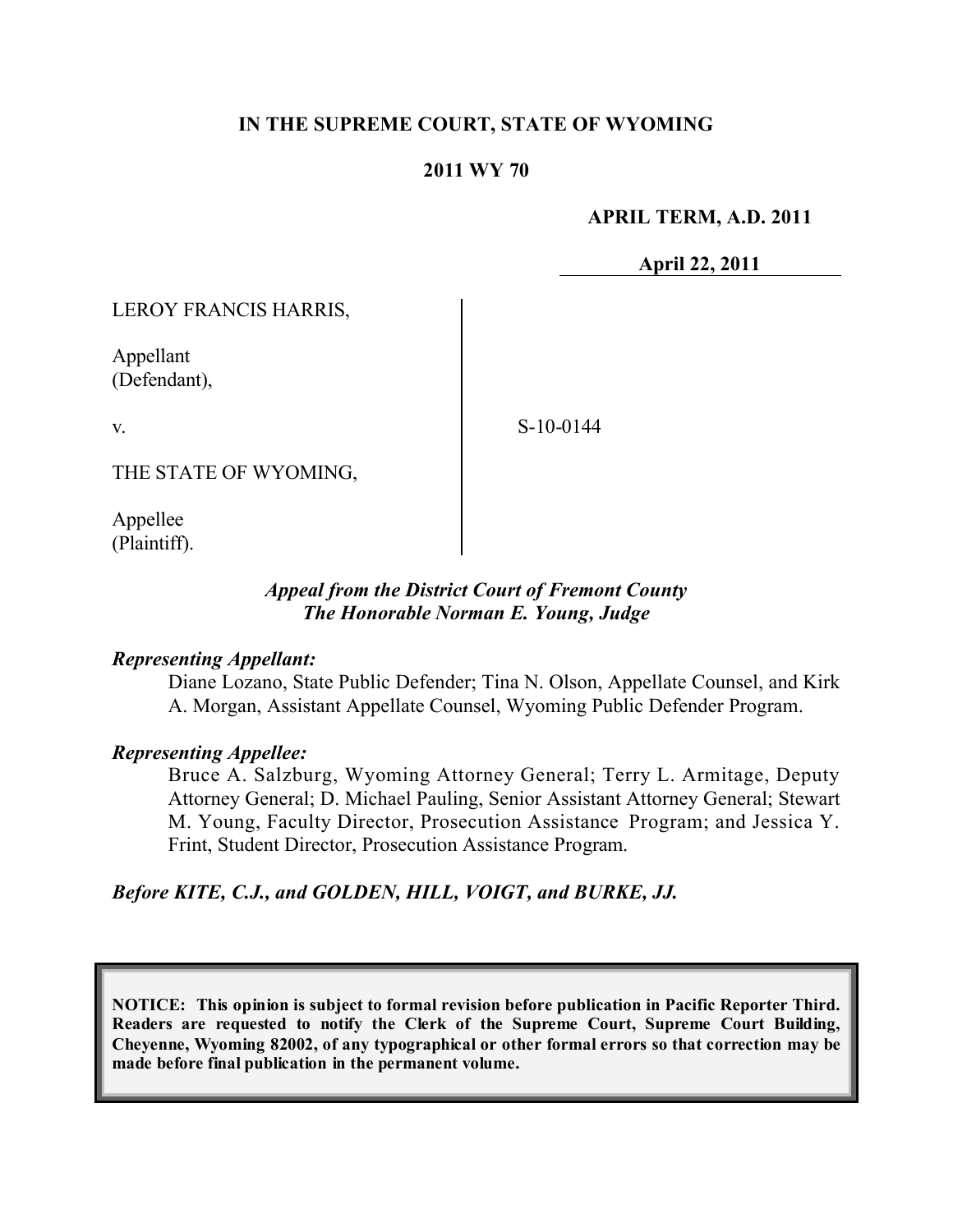## **HILL,** Justice.

[¶1] Appellant, Leroy Francis Harris (Harris), challenges that portion of the district court's Sentence which required him to pay, as a portion of the costs of prosecution, the fees paid by the State to some of the witnesses who testified against him. Harris was charged with aggravated assault and battery, and the victim of that charged crime was Diane Hampton. Harris was acquitted by the jury of that felony count. Harris also faced trial on a second count, a misdemeanor, which was interference with a peace officer, Wyo. Stat. Ann. § 6-5-204(a) (LexisNexis 2009). As a part of his sentence, Harris was required to pay a portion of the costs of prosecution (witness fees and costs) in the amount of \$548.16. Harris contends that he should not have to pay witness fees for witnesses whose testimony was primarily related to the felony count for which he was acquitted, as well as because the State failed to present any evidence to support its claim for the witness fees at issue herein. We will affirm the Judgment but reverse and remand the Sentence with directions that the district court amend the Sentence imposed so as to remove the provision that Harris be required to pay the witness fees at issue in this appeal.

## **ISSUE**

[¶2] Harris poses his issue this way:

Did the trial court abuse its discretion when it assessed costs of prosecution fees associated with the State's witnesses without an adequate showing by the State?

The State rephrases that somewhat:

Did the district court abuse its discretion by assessing the appropriate costs of prosecution associated with the State's witnesses?

# **FACTS AND PROCEEDINGS**

[¶3] The crimes at issue here occurred during a time when the Hampton family was erecting a fence that separated the parties' abutting land parcels. The district court pronounced sentence at an initial sentencing hearing on April 15, 2010. That hearing was continued on April 20, 2010, and Harris was satisfied with the sentence imposed except for the witness fees portion of it – and he vehemently objected to that both in his own words and through his defense counsel. The only indication of what the witness fees were in the case came before the court in the form of argument by the prosecutor in favor of a maximum sentence, as well as for witness fees and other usual sentence provisions. The only provision of the sentence in contest here is the witness fees, although that was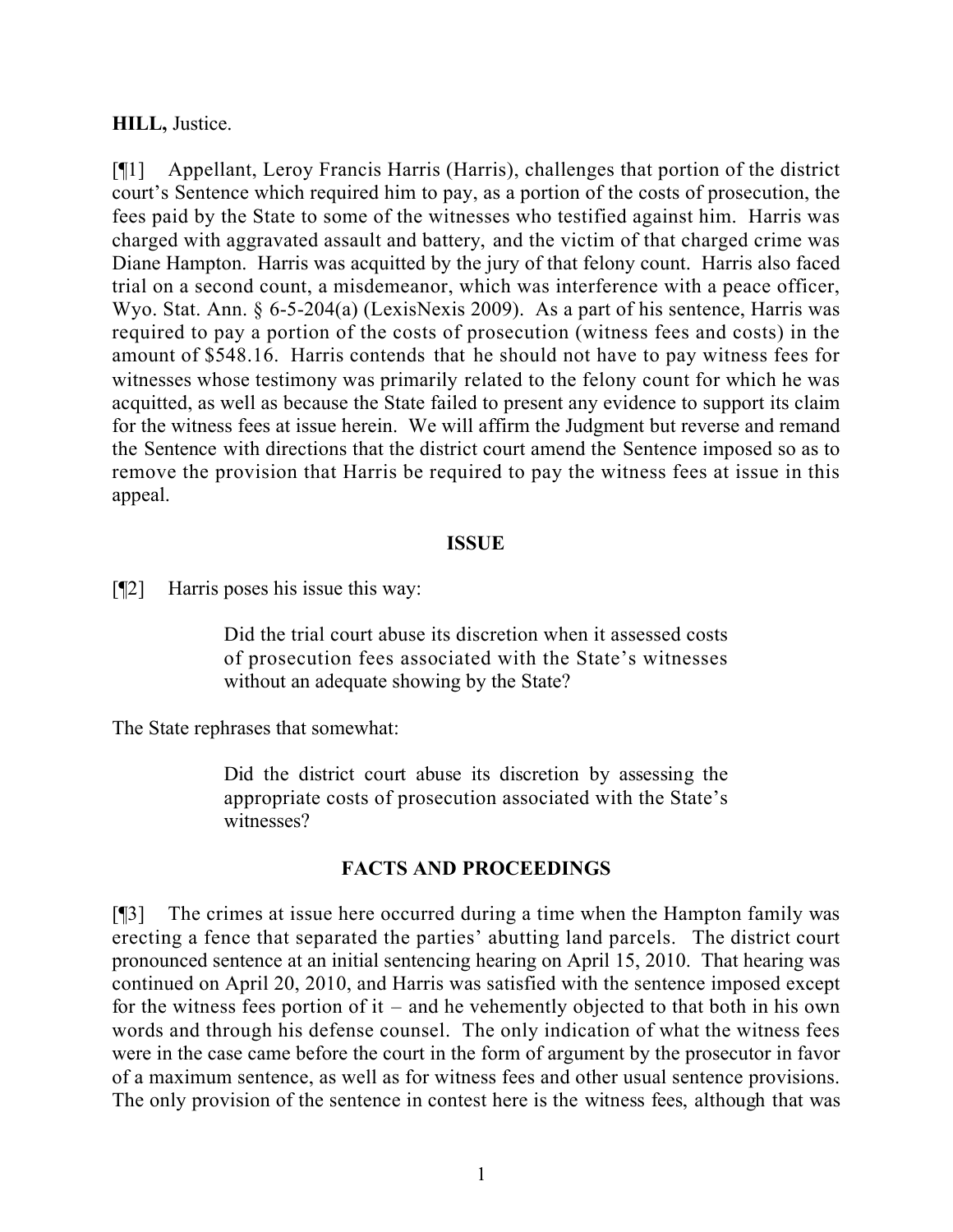not the case at the sentencing hearings. This is all there is in the record about witness fees:

> [Prosecutor]: Additionally, your Honor I would place on the record that the county attorney's office paid out the following witness and mileage and meal fees: Cody McGuffin, \$564.15. Mr. McGuffin did not testify at trial. He was brought here. He was kept here until we decided that we did not need him any longer. Steve Hampton, \$150.48. He did testify, and I believe he testified in matters relevant to the conviction in this case.

> Wonita Diane Hampton [victim in the aggravated assault case], \$90. I believe she did testify in matters relevant to the conviction in this case. We paid Shane Hampton \$51. I have no recollection if he testified regarding interference or not. Debra Larsen, we paid her \$103.68 in witness fees and mileage. She did testify of matters relevant to the conviction.

> We paid Victor Arriaza \$51. He did testify. We paid Chance Hampton \$153.00. He did not testify. The total amount was \$1,163.31, and we'd ask that the Court impose some or all of those costs against the defendant.

[¶4] The district court specifically did not allow the witness fees for witnesses Arriaza and McGuffin, but did allow all other witness fees to be taxed against Harris. For purposes of clarity and context, we note that it was accepted at the trial that a defendant could not be taxed with costs for witnesses who testified only about a crime of which the defendant was not convicted. It was also accepted that a witness need not necessarily testify for such costs to be taxed, as long as there is some showing the witness was called for a proper purpose. It was also accepted that such costs could be taxed if the witness's testimony was at least in part related to a crime for which a defendant was convicted. None of those generally accepted principles are at issue here. However, in any event, the district court retains the discretion to allow or disallow such costs depending on all the facts and circumstances of the case. Steve Hampton, Diane Hampton, and Debra Larson each testified a little bit about the interference count. Shane Hampton did not testify about the interference count, and Chance Hampton did not testify at all. The root of Harris' objection to paying these costs is that all of the witnesses who were allowed fees were on the Hamptons' side of the fence, which was the issue between the Hamptons and Harris. The Hamptons' testimony concerning the misdemeanor charge was only incidental to that charge. The crux of their testimony went to the aggravated assault charge. The detailed evidence concerning the interference charge was given by the police officer who was the subject of Harris' interference.

# **DISCUSSION**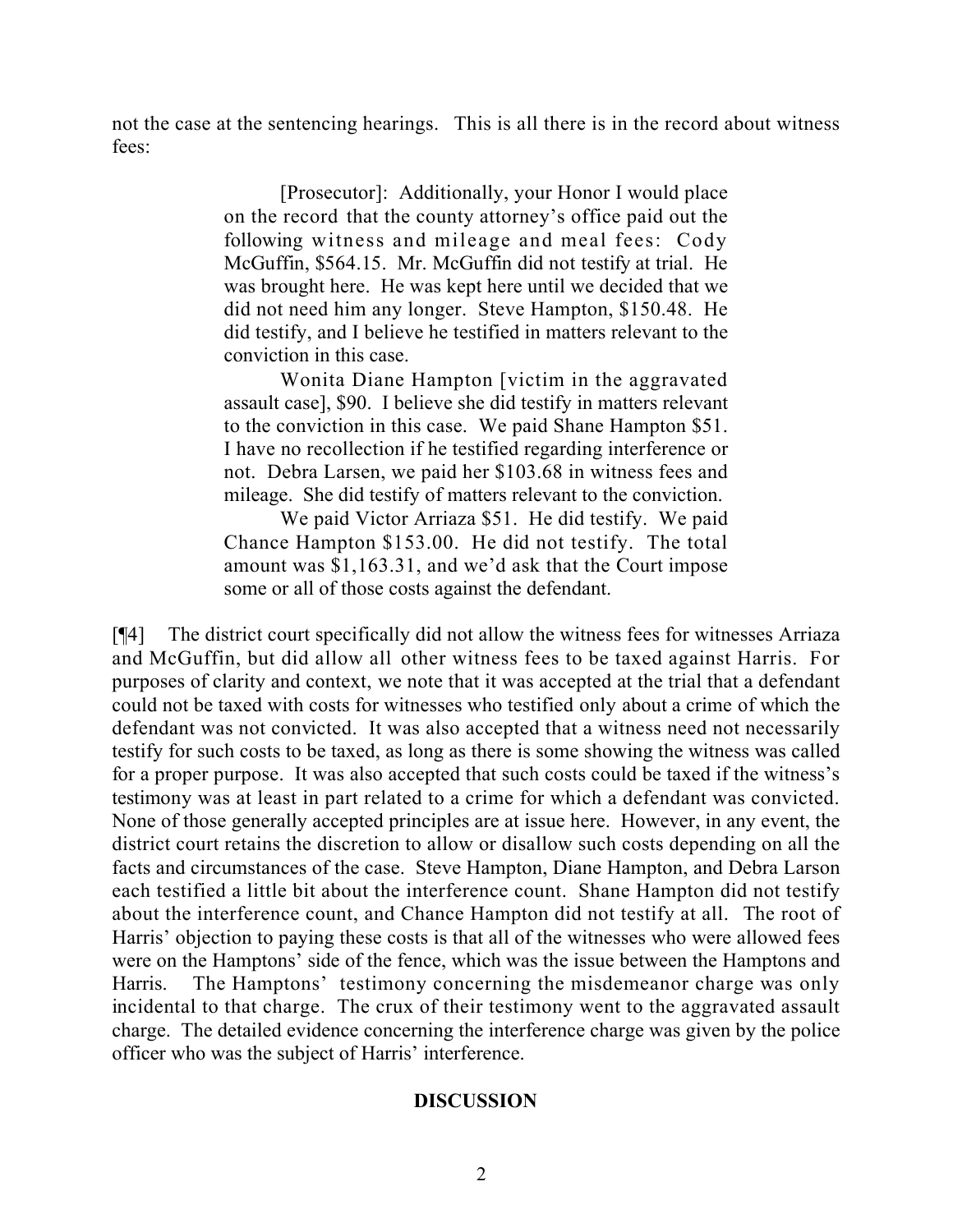[¶5] Perhaps the source of some of the difficulties in this case can be traced to our statutes which govern this subject. They are something of a hodgepodge and, secondarily, these sorts of matters have come up only seldom in our cases over the years. Moreover, to the extent there is pertinent case law and treatise law in point, that law has evolved over the years so that the readily available precedents are not dispositive of the circumstances that are before us in this case.

 $[$ [[6] In pertinent part W.R.Cr.P. 17(c)(1) provides:

(c) *Allowable fees and expenses*. --

(1) Non-expert Fees. -- In addition to actual costs of travel, meals and lodging each non-expert witness shall be paid a witness fee of \$30.00 for each full day and \$15.00 for each half day necessarily spent traveling to and from the proceeding and in attendance at the proceeding.<sup>1</sup>

[¶7] Wyo. Stat. Ann. § 7-11-505 (LexisNexis 2009) provides:

## **§ 7-11-505. Payment of costs of prosecution.**

Payment of the costs of prosecution may be added to and made a part of the sentence in any felony or misdemeanor case if the court determines that the defendant has an ability to pay or that a reasonable probability exists that the defendant will have an ability to pay.

[¶8] In *Bruckner v. State*, 972 P.2d 141, 142-43 (Wyo. 1999) we held:

 $\overline{a}$ 

Bruckner contends that the trial court abused its discretion when it ordered him to pay the costs of litigation. The state counters that the costs which were imposed by the trial court are authorized under Wyoming law.

A court does not abuse its discretion unless it acts in a manner which exceeds the bounds of reason under the circumstances. *Raymond v. Raymond*, 956 P.2d 329, 331 (Wyo. 1998). In determining whether the trial court abused its discretion, we must decide the ultimate issue of whether or not the court could have reasonably concluded as it did. *Id*.

We note that the allowable fees and expenses for witnesses were set in 1993 and have not been reconsidered since.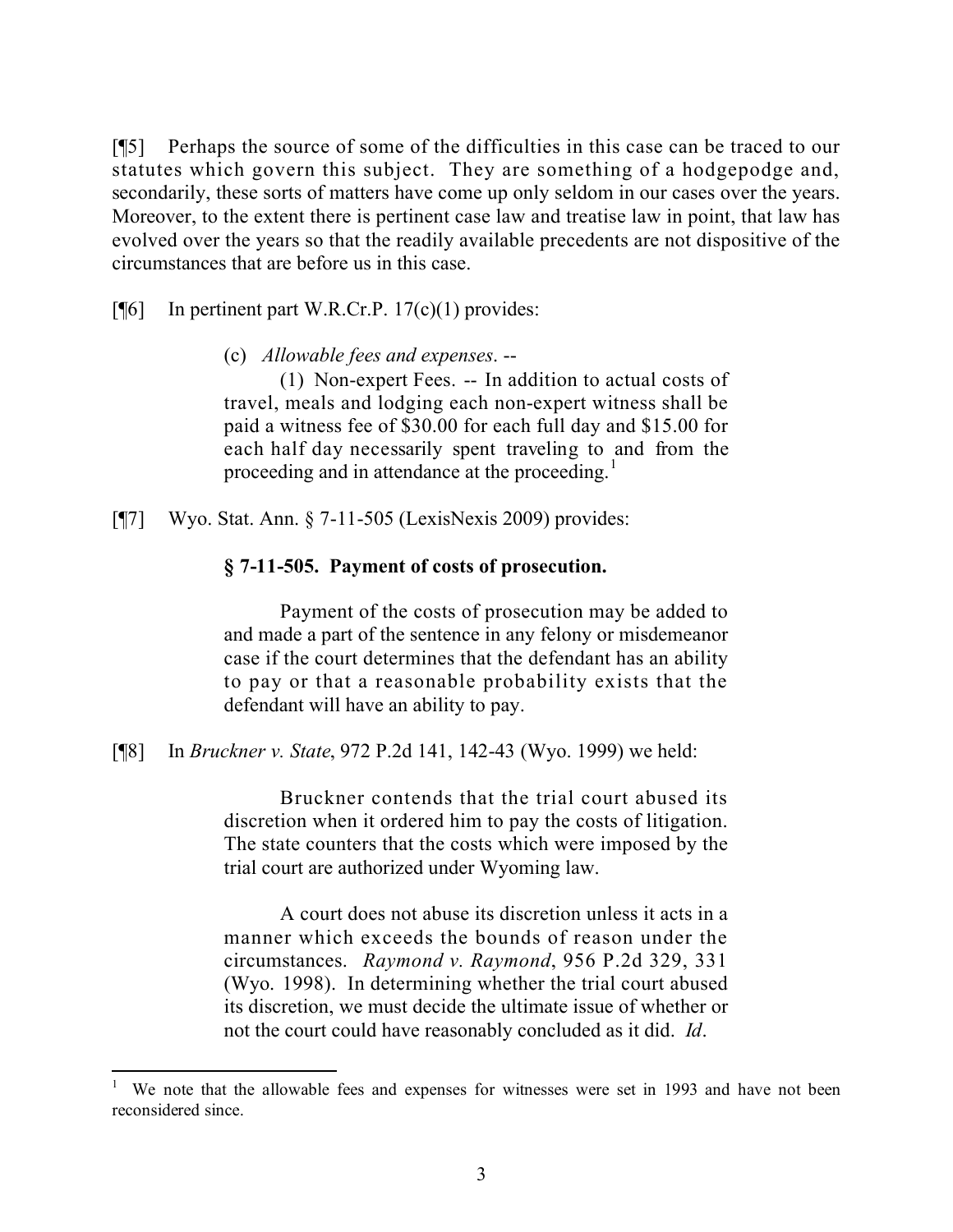The prosecutor filed an itemized statement of costs with the trial court on the day of the sentencing, listing airfare for a witness from Dallas, Texas, and airfare for a witness from Kansas City, Missouri. He also listed mileage for a witness from Worland. In addition, he included the costs of lodging and meals for these witnesses.

Costs of prosecution are allowed under Wyo. Stat. Ann. § 7-11-505 (Michie 1997):

Payment of the costs of prosecution may be added to and made a part of the sentence in any felony or misdemeanor case if the court determines that the defendant has an ability to pay or that a reasonable probability exists that the defendant will have an ability to pay.

The trial court found that Bruckner had an ability to pay, and Bruckner does not argue otherwise. Instead, he argues that the trial court abused its discretion by ordering him to pay for the witnesses' meals and lodging and by ordering him to pay the witnesses' travel costs which were in excess of the amount that would have been permitted if the statutory mileage rate specified under Rule 501(b)(1) of the Uniform Rules for District Courts of the State of Wyoming had been used.

Bruckner relies on *Kaess v. State*, 748 P.2d 698 (Wyo.1987), for his proposition that travel costs must be awarded on a "mileage basis or actual costs of airline ticket, whichever is less." 748 P.2d at 703. After comparing the amount which would have been permitted had the travel expenses been determined on the basis of mileage rates to the costs of the airline tickets, Bruckner contends that the cost would have been less if the mileage rate had been used and that, under *Kaess*, the costs of litigation award should be reduced to reflect the difference. Bruckner also asserts that, under *Kaess*, the motel rooms and meals for the witnesses should not have been included in the costs of litigation.

Bruckner's reliance on *Kaess* is outdated. That case was decided before W.R.Cr.P. 17 was amended in 1993.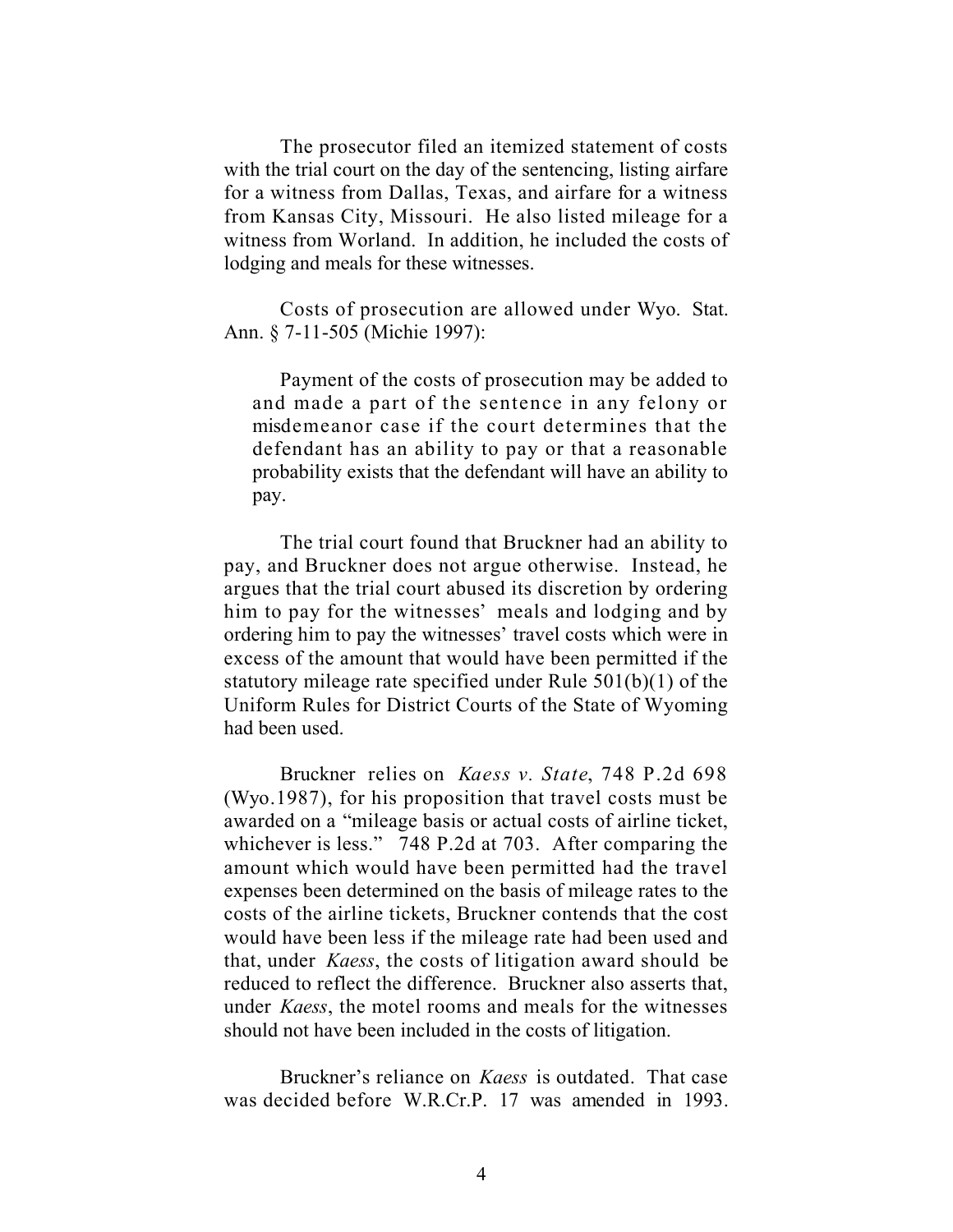Because Bruckner was convicted in May of 1996, W.R.Cr.P.  $17(c)(1)$  governed the amount which was allowed for the witnesses' travel expenses in his case. W.R.Cr.P.  $17(c)(1)$ provides:

(c) Allowable fees and expenses.

(1) Non-expert Fees.--In addition to actual costs of travel, meals and lodging each non-expert witness shall be paid a witness fee of \$30.00 for each full day and \$15.00 for each half day necessarily spent traveling to and from the proceeding and in attendance at the proceeding.

The trial court properly ordered Bruckner to pay the witnesses' actual travel costs and for their meals and lodging.

Additionally, Rule 501(b)(1) of the Uniform Rules for District Courts dictates the amount of compensation which is to be paid to each witness. It also establishes a mileage rate of twenty-three cents per mile, not to exceed the costs of common carrier transportation rates. Contrary to Bruckner's argument, this rule is not adverse to what the trial court did.

We hold that the trial court did not abuse its discretion when it imposed the costs of litigation and that this imposition was supported by Wyoming law.

[¶9] Uniform Rules for District Courts of the State of Wyoming, Rule 501(b) provides:

(b) *Criminal Cases*. --

(1) Allowable Costs.

(A) Non-expert witness fees as set forth in Rule  $17(c)(1)$ , W.R.Cr.P., are allowed: \$30.00 for each full day and \$15.00 for each half day necessarily spent traveling to and from the proceeding and in attendance at the proceeding. Mileage is allowed as provided in Rule 501(a)(3)(B)(i), U.R.D.C.

(B) Expert witness fees are allowed as set forth in W.S. § 1-14-102(b).

(C) The general standards as applicable to costs in civil cases will be applied, including witness fees, service fees, and fees for depositions when actually used.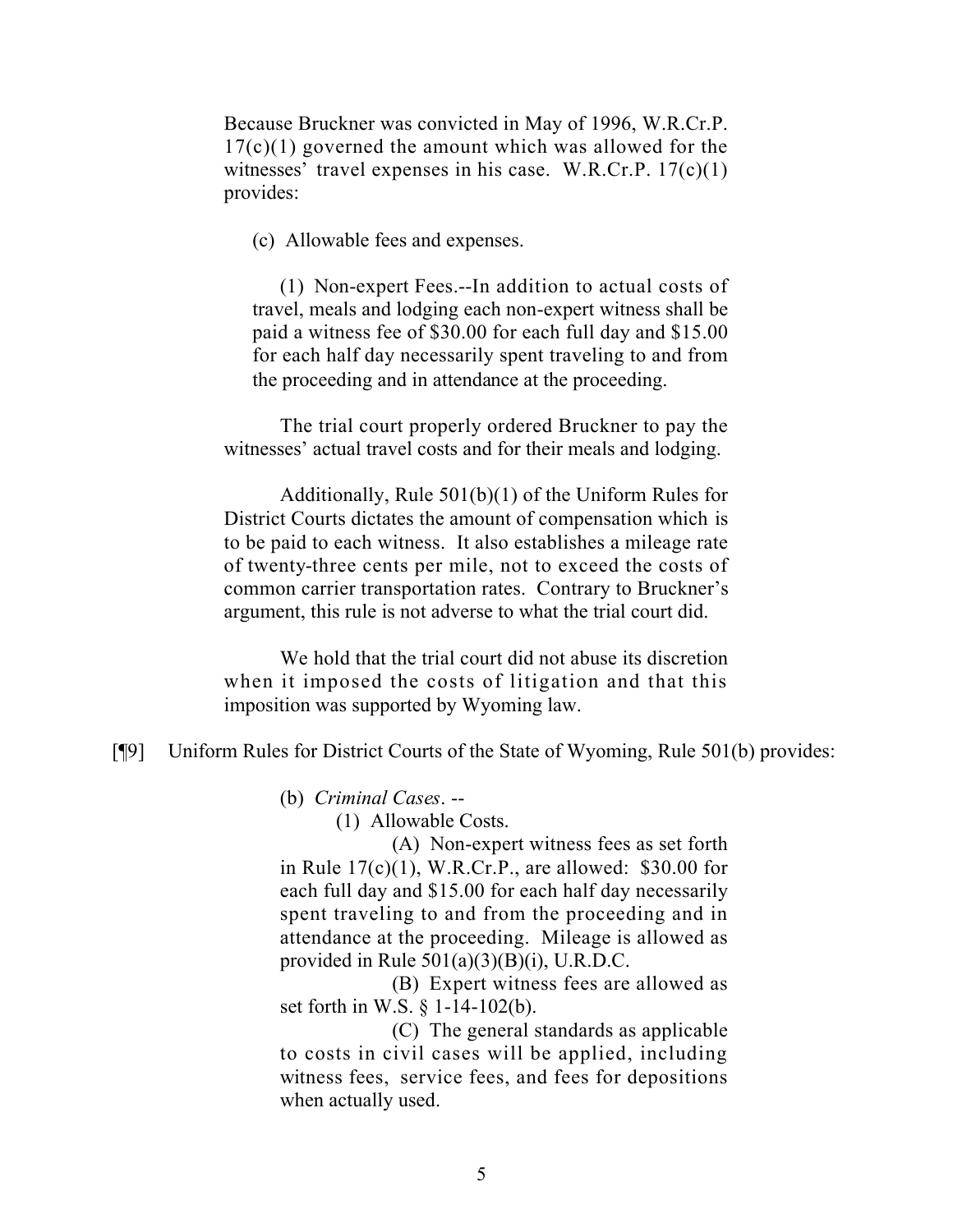(2) Assessment of Costs Upon Defendant. -- Payment of the costs of prosecution may be added to and made a part of the sentence in any felony case if the court determines that the defendant has an ability to pay or that a reasonable probability exists that the defendant will have an ability to pay.

[¶10] In *Juarez v. State*, 791 P.2d 287, 289 (Wyo. 1990) we held:

## **Assessing the Costs of Prosecution**

Juarez claims that the trial court erred in requiring him to repay the costs of the prosecution. We agree. During the sentencing hearing, the prosecution offered no evidence to establish the costs of prosecution, and the trial court's oral imposition of judgment and sentence did not include these particular costs to be repaid by Juarez. When the costs appeared in the written judgment and sentence five days after the sentencing hearing, they appeared as a lump sum with no identification or itemization of specific costs. On review, we have no way of knowing what particular costs are being imposed and whether the lump sum includes improper institutional costs. *Kaess v. State*, 748 P.2d 698, 702-03 (Wyo.1987). We find that the trial court erred in the manner in which it imposed costs of the prosecution as part of Juarez's sentence, and we strike those costs from the judgment and sentence without remand. *Keller v. State*, 771 P.2d at 387.

Also see *Bi-Rite Package, Inc. v. Ninth Jud. Dist. Court*, 735 P.2d 709, 712 (Wyo. 1987) (costs were not supported by evidence of reasonableness or by any evidence at all); and *State v. Dieringer*, 708 P.2d. 1, 12-13 (Wyo. 1985).

[¶11] We resolve this case based upon the above-cited authority. We conclude that the prosecution failed to introduce evidence of any sort that could serve to sustain the district court's imposition of the witness fees and costs on Harris. Although this is dispositive of this case, we will briefly comment on the other issues Harris raised because some additional guidance in this area of the law appears to be worthy of mention.

[¶12] The first matter is Harris' contention that the district court could not have awarded members of the Hampton family witness fees because the jury acquitted Harris of the crime he was alleged to have committed wherein Diane Hampton was the victim. The district court rested its decision, in part, on the circumstance that some small part of some of the testimony for which witness fees were awarded was relevant to the misdemeanor